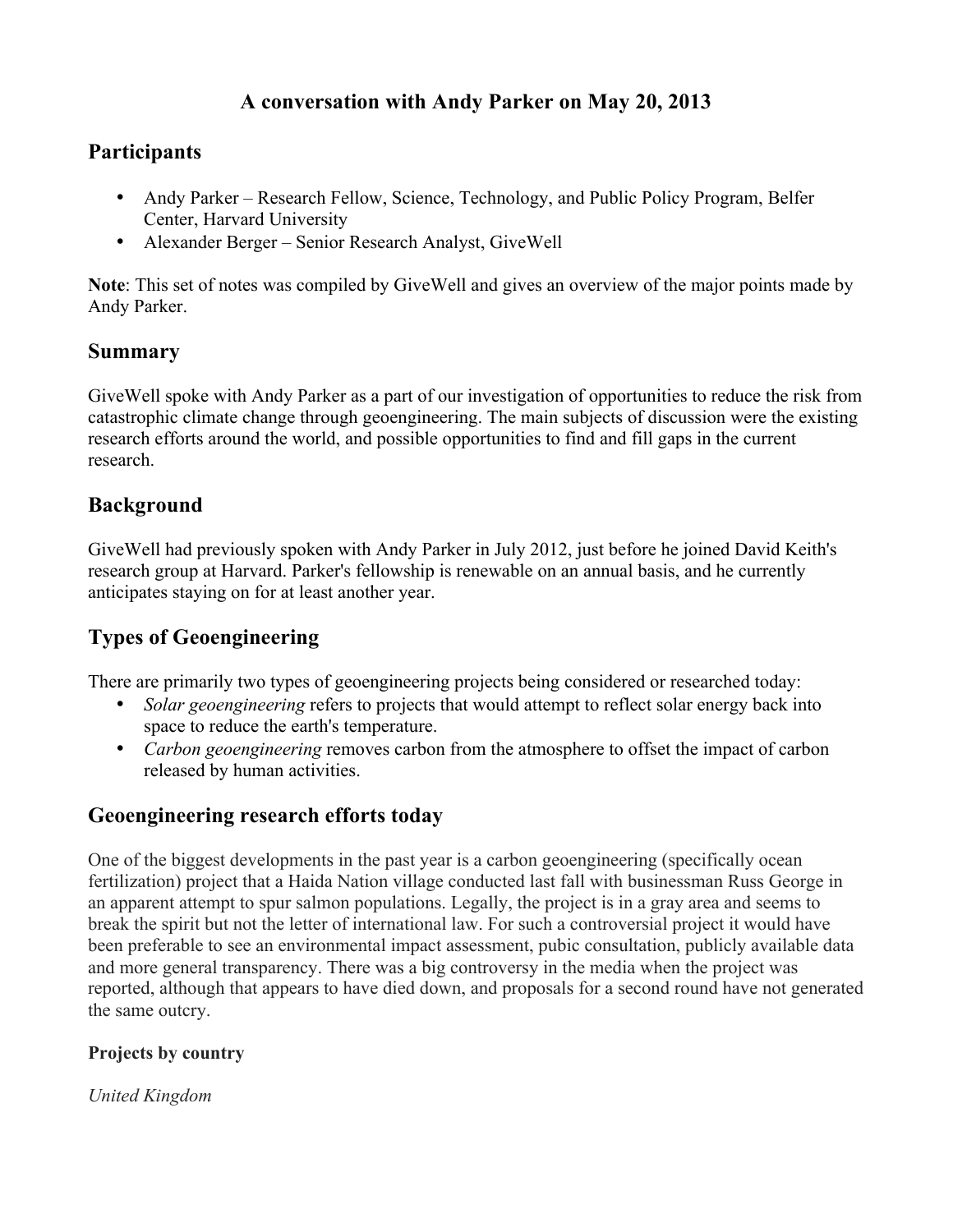Geoengineering research in the United Kingdom has mostly focused on two multi-institution projects, though there are a number of smaller projects as well.

- Integrated Assessment of Geoengineering Proposals (IAGP) is a multi-university project to assess different techniques, both solar and carbon. It involves a strong social science element, not just natural sciences. They are also doing public engagement and thinking about what the public and interested stakeholders might want to be researched.
- The Stratospheric Particle Injection for Climate Engineering (SPICE) project is conducting an assessment of the likely benefits and costs of solar geoengineering. A small part of SPICE was a balloon project, which was cancelled but gets the most attention.

The Oxford Geoengineering Program also conducts research in this area, particularly on governance mechanisms, and is working with other UK institutions on the Climate Geoengineering Governance (CGG) project.

#### *Germany*

Germany has some similar programs to the ones in the United Kingdom. The largest program is at IASS in Potsdam, and they have a strong multi-year program looking at all different geoengineering techniques. They have modelers, social scientists, and lawyers looking at all aspects of geoengineering.

#### *Japan*

Japan has started a research program with a few million dollars over a few years.

### *United States*

The U.S. remains very quiet on geoengineering, and whether that might change with the new administration remains to be seen. It is strange, given its overall academic strength, that the U.S. does not have any sort of formal public research program in this area. Most research that has been done has been run by academics with an interest in geoengineering but a 'day job' in a related subject.

### *Global applicability*

Most of this science is looking at a global scale, so the country in which it is conducted is not particularly important. Opportunities for research that looks at local considerations are possible though. Parker knows an Ethiopian researcher who might take data from model runs that have already been done as part of the international GeoMIP project, and re-analyze them to look at the impacts of particular geoengineering scenarios in Africa. So it is possible to do localized research, but most research is global at this point.

## **Current and future funding**

### *Current funding*

Global public funding currently committed to geoengineering research appears to be roughly \$20-25 million. That includes multi-year funding commitments, so it is not an annual figure.

David Keith and Ken Caldeira and a couple of other people receive money for research from Bill Gates